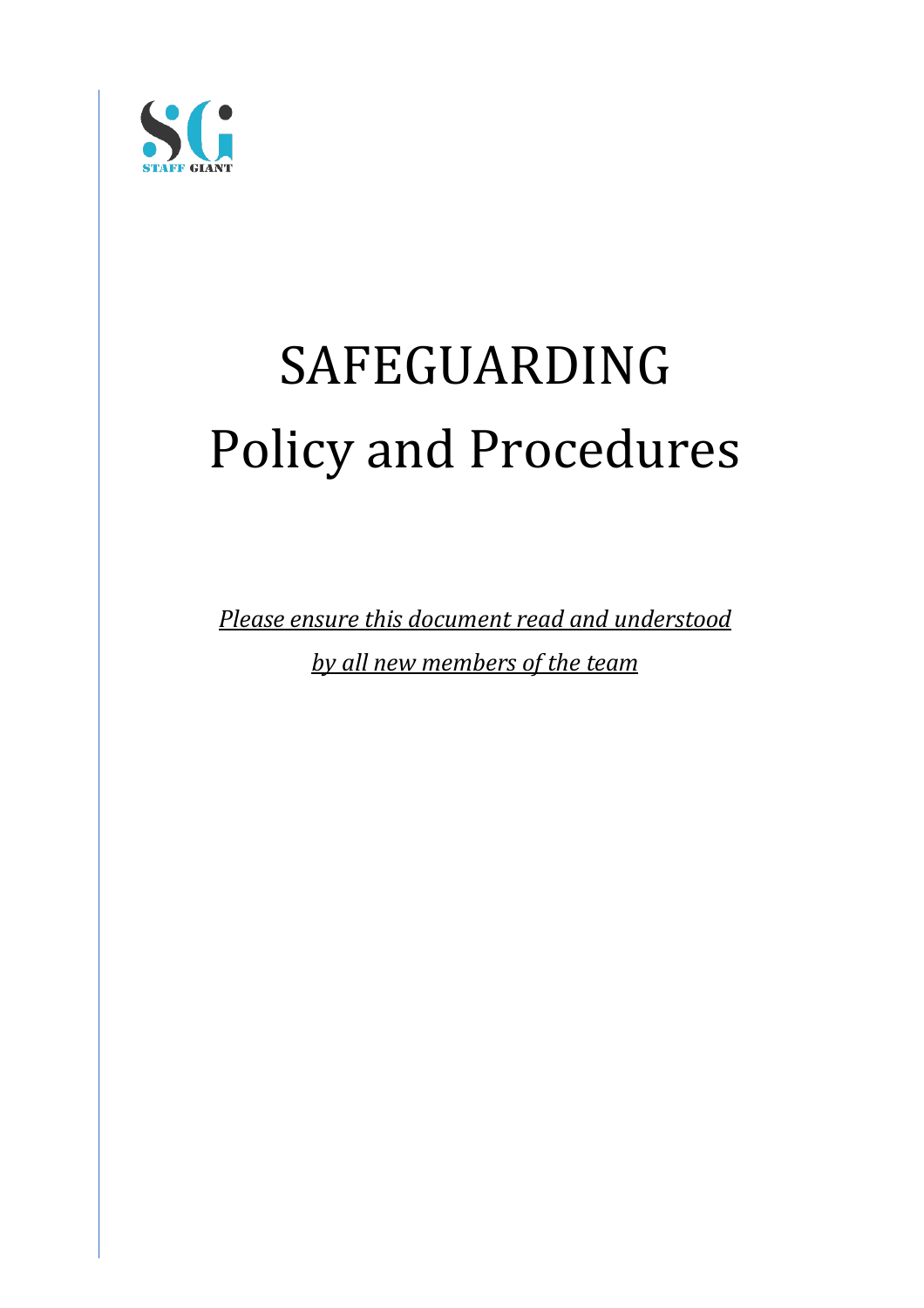# **DOCUMENT CONTROL**

| <b>Document Present Information</b> | Please over-write as necessary |
|-------------------------------------|--------------------------------|
| <b>Version Number</b>               | 1                              |
| Date finalised                      | May 2019                       |
| Author/Lead                         |                                |
| <b>Date of Last Review</b>          | N/A                            |
| <b>Date of Next Formal</b>          | <b>June 2019</b>               |
| <b>Review</b>                       |                                |
| Contact                             | Svetlana Stepanova             |

# **REVISION HISTORY**

| <b>Version</b> | <b>Version</b>  | <b>Nature of Change</b>                                                       | <b>Date</b>      |
|----------------|-----------------|-------------------------------------------------------------------------------|------------------|
| <b>No</b>      | <b>Date</b>     |                                                                               | Approved         |
| $\mathbf{1}$   | <b>May 2019</b> | Reviewed and accepted as Policy, in line<br>with our quality control measures | <b>June 2019</b> |
|                |                 |                                                                               |                  |
|                |                 |                                                                               |                  |
|                |                 |                                                                               |                  |
|                |                 |                                                                               |                  |
|                |                 |                                                                               |                  |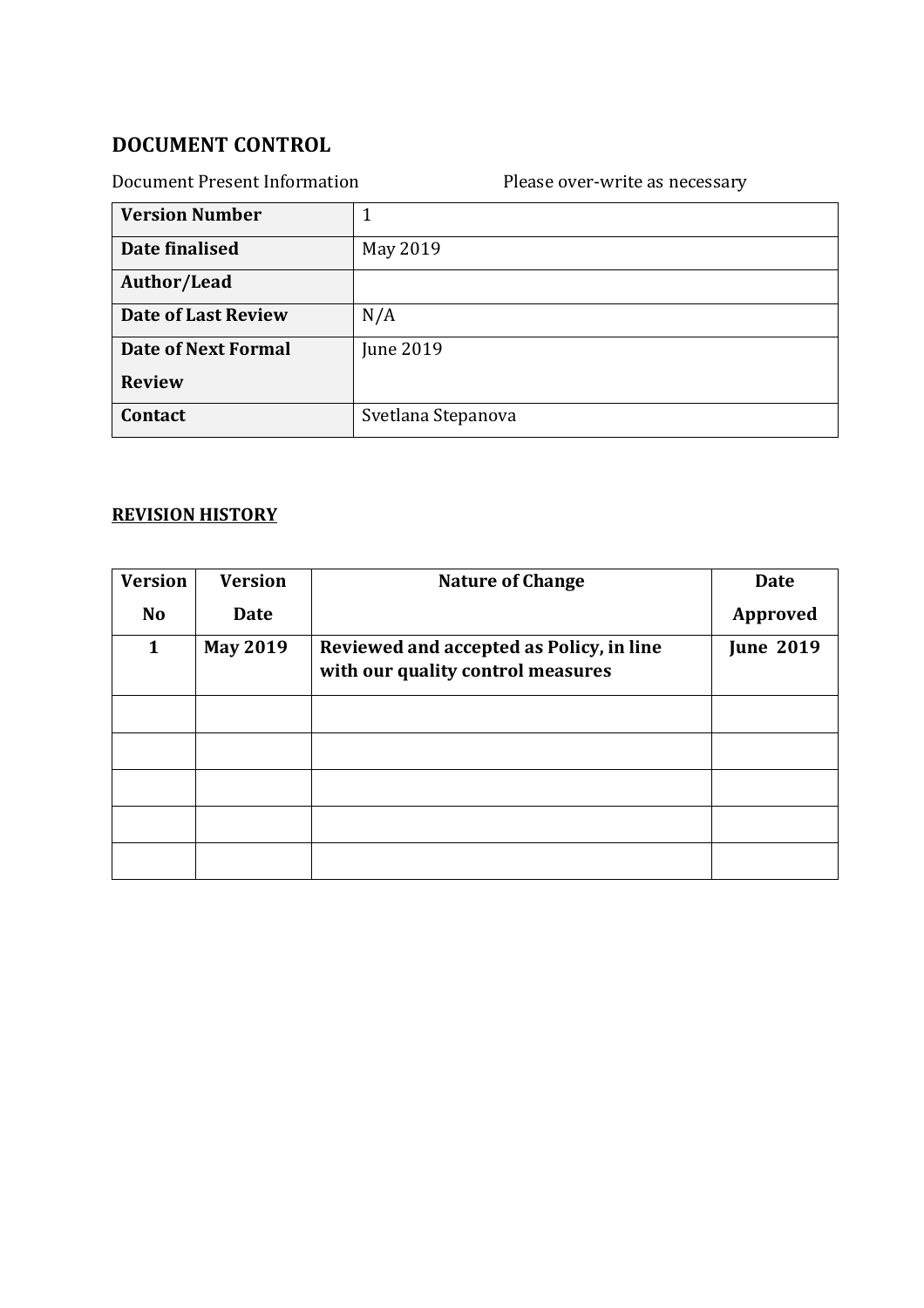# **SAFEGUARDING Policy and Procedures**

#### **1. Introduction**

#### **INTRODUCTION**

Safeguarding is everyone's responsibility Staff Giant Services Ltd acknowledges the duty to safeguard and promote the welfare of children and young people and adults; and is committed to ensuring safeguarding practice that reflects statutory responsibilities, government guidance and complies with best practice requirements. All children and adults, regardless of age, disability, gender, racial heritage, religious belief, sexual orientation or identity, have the right to equal protection from all types of harm or abuse.

This policy applies to all internal staff and candidates and will be widely promoted and be mandatory for everyone involved in Staff Giant Services Ltd. Failure to comply with this policy and the company's safeguarding procedures may result in disciplinary action being taken, including termination of employment and/or contract.

All Staff send by Staff Giant Services Ltd are expected to familiarise themselves with arrangements for safeguarding children , young people and Adults in the organisation where they are placed and to have a clear understanding regarding abuse and neglect in all forms; including how to identify, respond and report.

Here at Staff Giant Services Ltd we expect all staff, and candidates to follow and promote good practice in safeguarding. In order to do so, they should:

- Read, understand, accept, and act in accordance with this policy.
- Be vigilant and follow professional codes of conduct to maintain professional boundaries and safe working practices.
- Report any concerns or disclosures related to the protection and safety of children, young people and adults
- **•** Undertake mandatory safeguarding training and awareness sessions where provided.
- Help educate learners/service users in placements regarding matters of keeping safe, including acting as a good role model.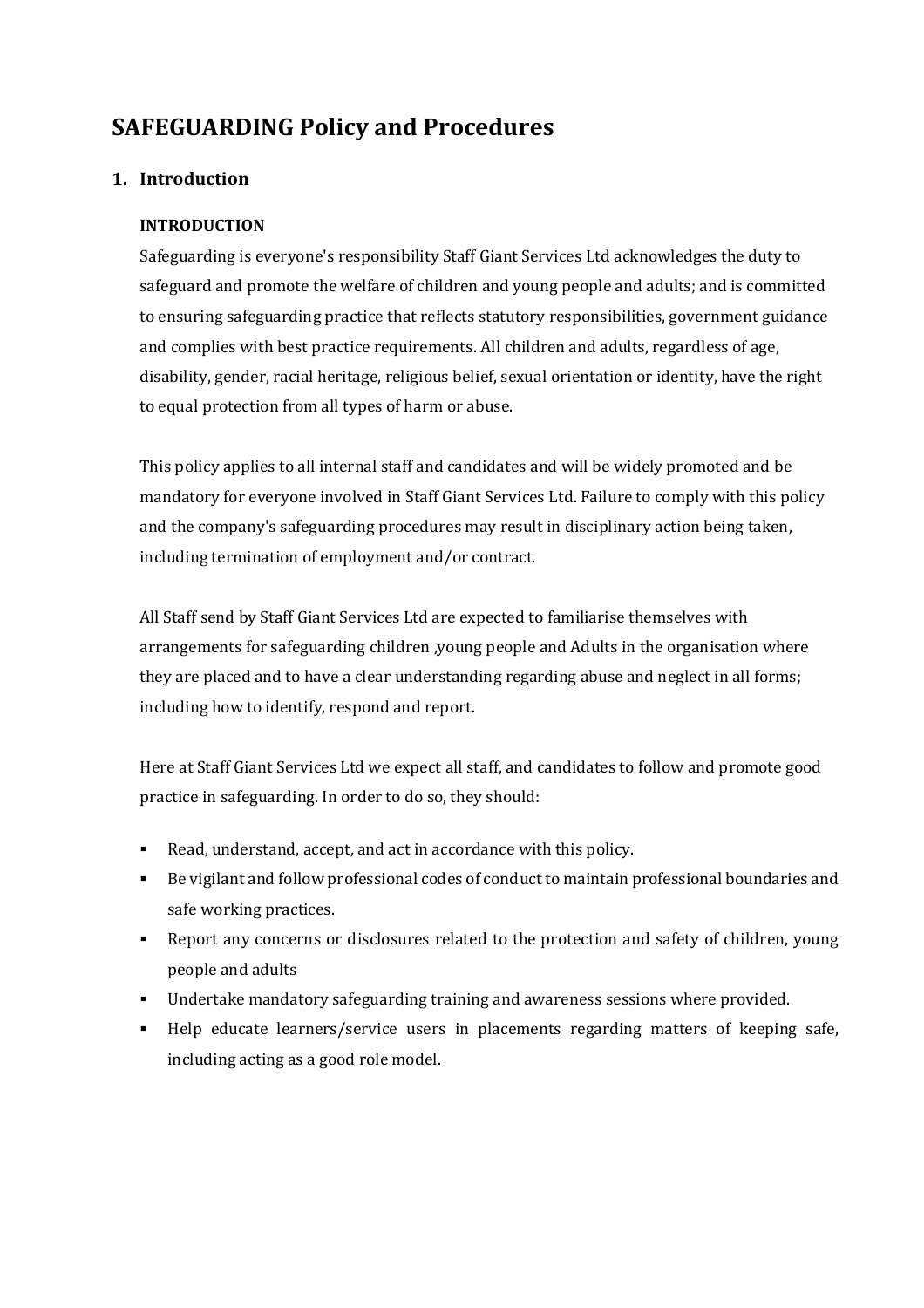#### **2. OUR COMMITMENT TO SAFEGUARING**

- Staff Giant Services Ltd has robust safer recruitment processes that ensures that those who are known to be a risk to children and vulnerable young adults do not gain access to them.; those whose actions suggest that they are a risk to children, young people and adults are detected at the earliest stage and prevented from continuing to work with children; and that those who intend to do harm are prevented at every possible stage from entering the workforce.
- Staff and candidates understand their roles and responsibilities in respect of safeguarding and are provided with appropriate learning opportunities to recognise, identify and respond to signs of abuse, neglect and other safeguarding concerns relating to children, young people and adults.
- Staff Giant Services Ltd stays up to date with development on safeguarding best practice, reporting and auditing safeguarding activities annually and addressing any areas of improvement.
- We will report any concerns regarding any individual, or any potential safeguarding situation that is becomes aware of as soon as practicable to the appropriate authority and will cooperate in any ongoing investigations or assessments.
- We will work in partnership with other services especially parents/carers, the referring authority, the Police, Social Services and other partnership agencies to ensure that those who are identified as being at risk of abuse are protected.
- Confidential, detailed and accurate records of all safeguarding concerns are maintained and securely stored.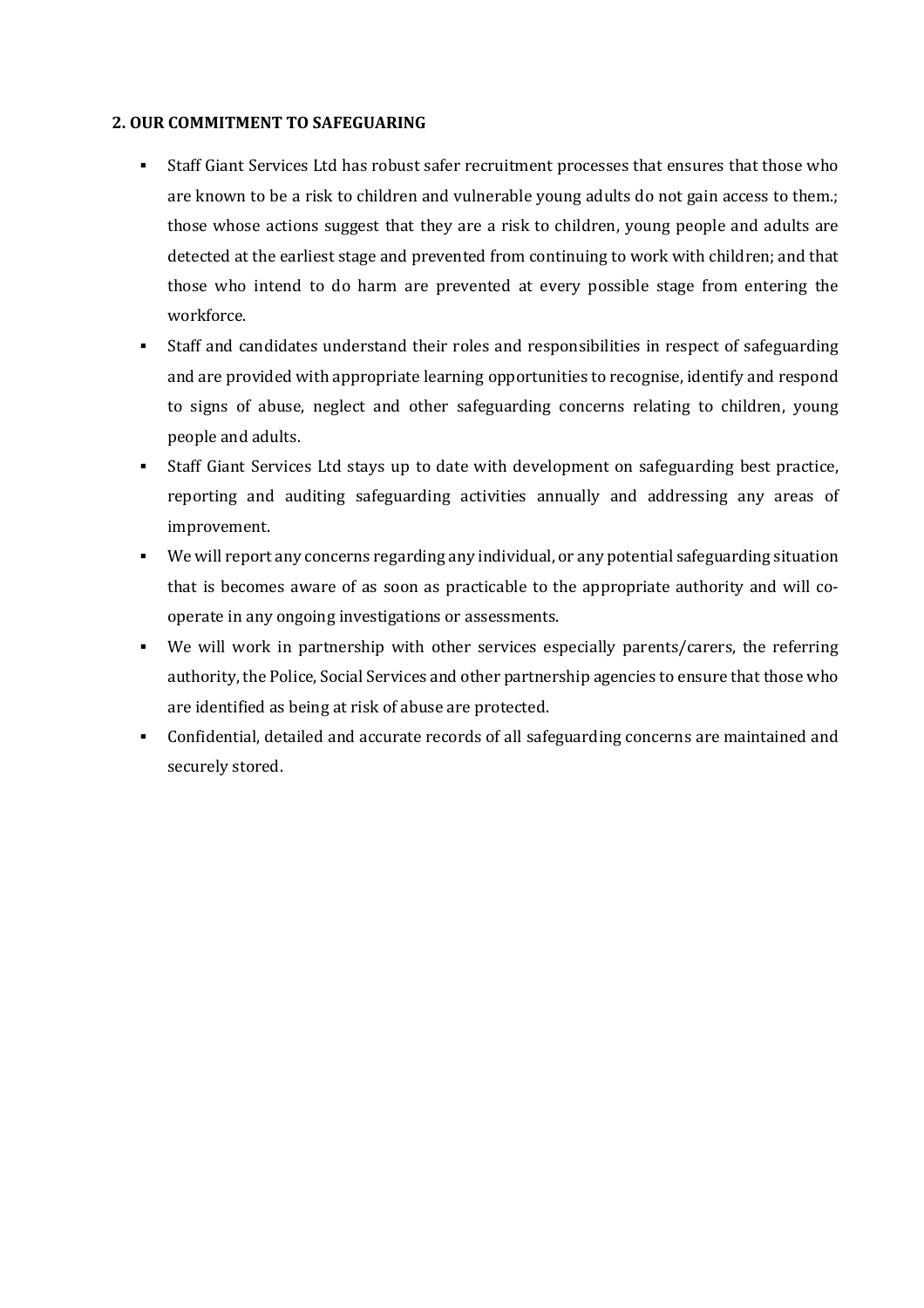#### **2. Preventing abuse**

**Staff Giant Services Ltd** is committed to putting in place safeguards and measures to reduce the likelihood of abuse taking place within the services it offers and that all those involved within Staff Giant Services Ltd will be treated with respect.

Therefore, this policy needs to be read in conjunction with the following policies:

- Prevent
- Whistle Blowing
- Equality of Opportunity, Rights and Diversity and Inclusion.
- Complaints
- Whistle Blowing
- Confidentiality
- Disciplinary and Grievance
- Data Protection and No Secrets
- Recruitment and Selection
- Working with Volunteers
- Any other policies which are relevant, and the organisation has in place (e.g. Challenging Behaviour, Handling Money, Lone Working)

**Staff Giant Services Ltd** is committed to safer recruitment policies and practices for paid staff and volunteers. Safer recruitment training is mandatory for staff recruiting, interviewing and selecting staff. This will include DBS (Previously CRB) disclosures for staff and volunteers, ensuring references are taken up, qualifications are authenticated, migrant workers risk assessment procedures are implemented and adequate training on Safeguarding and Prevent is provided for staff and volunteers.

**Staff Giant Services Ltd** will work within the current legal framework for reporting staff or volunteers that are recognised to be abusers.

Service users will be encouraged to become involved in all areas including reviews of these important policies and general running of the organisation.

Information will be available about abuse. Safeguarding and Prevent Policies will be available to service users and their carers/families.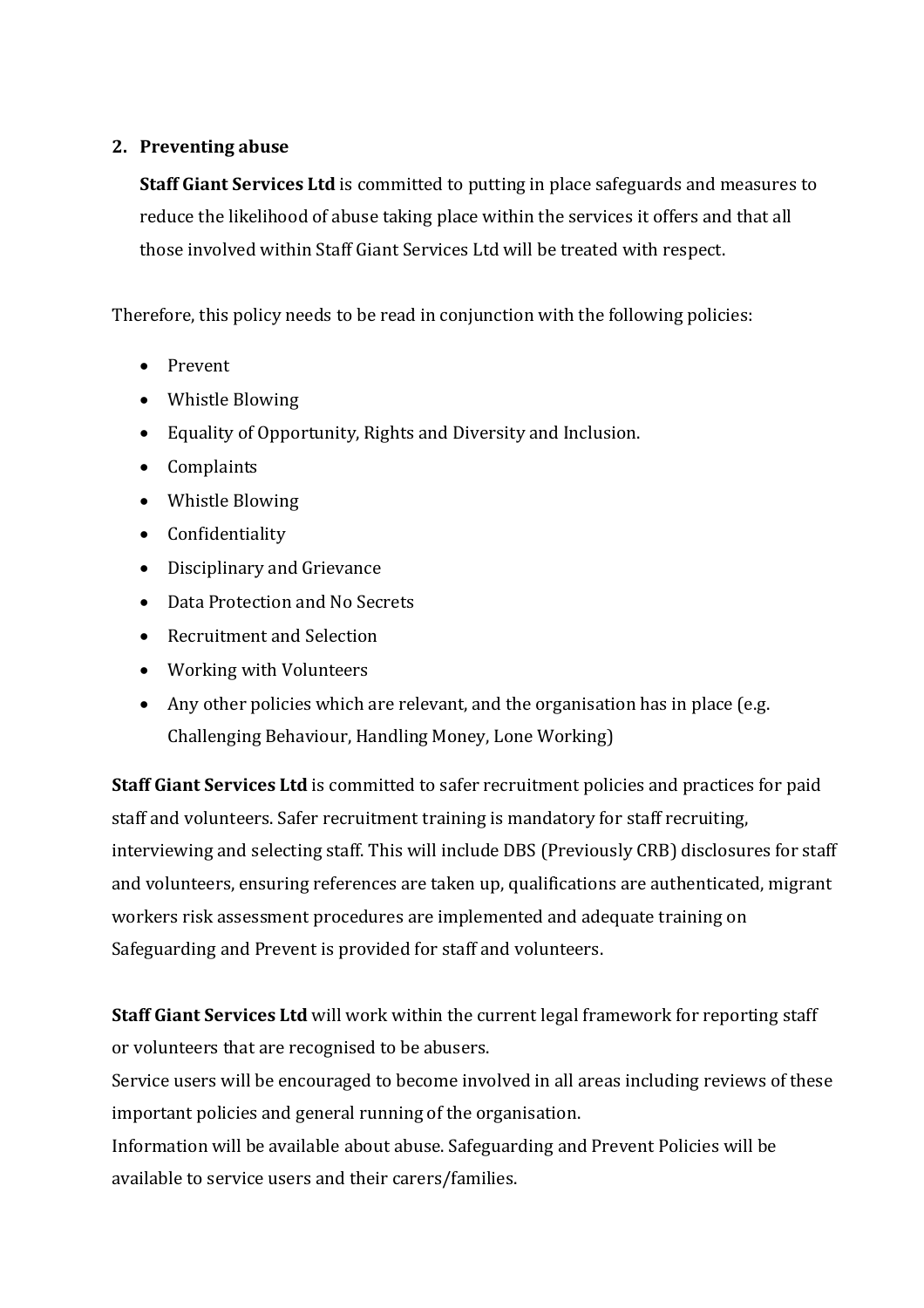#### **3.** Recognising the signs and symptoms of abuse

**Staff Giant Services Ltd** is committed to ensuring that all staff, the management and volunteers undertake training to gain awareness of signs and symptoms of abuse.

**Staff Giant Services Ltd** will ensure that the Designated Safeguarding Champion and Prevent Lead and other members of quality control and development staff have access to resources to update and refresh all training around Safeguarding and Prevent. Training will be ongoing and mandatory.

"Abuse is a violation of an individual's human and civil rights by any other person or persons" (No Secrets: Department of Health, 2000)

#### Abuse includes:

- physical abuse: including hitting, slapping, punching, burning, misuse of medication, inappropriate restraint
- sexual abuse: including rape, indecent assault, inappropriate touching, exposure to pornographic material
- psychological or emotional abuse: including belittling, name calling, threats of harm, intimidation, isolation
- financial or material abuse: including stealing, selling assets, fraud, misuse or misappropriation of property, possessions or benefits
- neglect and acts of omission: including withholding the necessities of life such as medication, food or warmth, ignoring medical or physical care needs
- discriminatory abuse: including racist, sexist, that based on a person's disability and other forms of harassment, slurs or similar treatment
- institutional or organisational: including regimented routines and cultures, unsafe practices, lack of person-centred care or treatment
- drug diversion: short dosing service users, repeating prescriptions when not necessary, not returning left over medication for the purpose of selling drugs or making drugs to sell.

Abuse may be carried out deliberately or unknowingly. Abuse may be a single act or repeated acts.

People who behave abusively come from all backgrounds and walks of life. They may be doctors, nurses, social workers, advocates, staff members, volunteers or others in a position of trust. They may also be relatives, friends, neighbours or people who use the same services as the person experiencing abuse.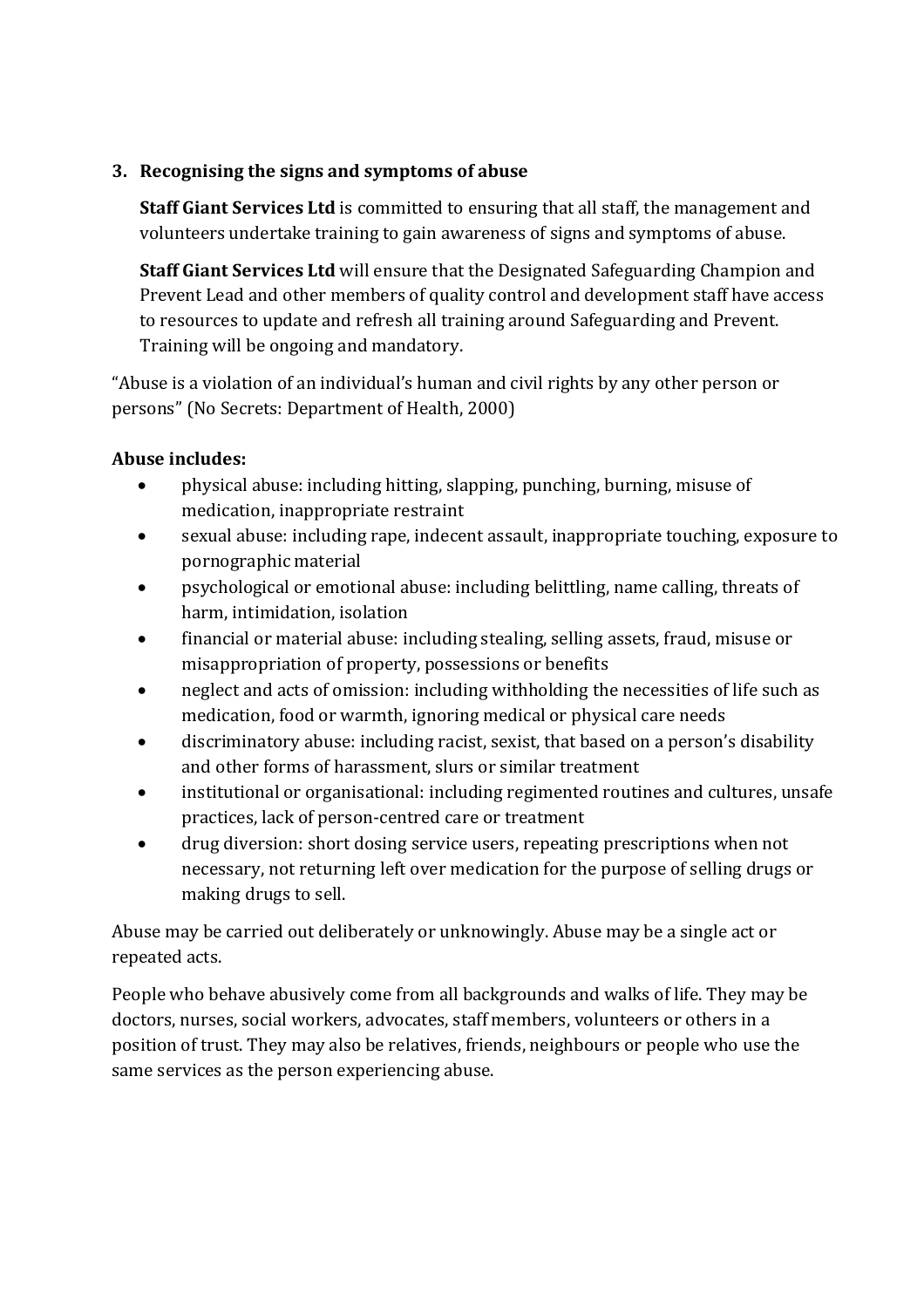#### **4. Designated Safeguarding Champion and Prevent Lead**

**Staff Giant Services Ltd** has an appointed individual who is responsible for dealing with any Safeguarding concerns. In their absence, a deputy is available for workers to consult with.

Staff can also consult with our Compliance Consultant who is also the Prevent Lead.

Safeguarding Champion

Contact Details on title page of this document

The most senior in charge. See Out of Hours Contact Details

#### The roles and responsibilities of the named person(s) are:

- To ensure that all staff are aware of what they should do and who they should go to if they have concerns that a vulnerable people may be experiencing, or has experienced abuse or neglect.
- To ensure that concerns are acted on, clearly recorded and referred to the LSB, Social Services, CQC and Police as relevant.
- To follow up any referrals and ensure the issues have been addressed.
- Consider any recommendations from the Safeguarding process
- To reinforce the utmost need for confidentiality and to ensure that staff are adhering to good practice regarding confidentiality and security. This is because it is around the time that a person starts to challenge abuse that the risks of increasing intensity of abuse are greatest.
- To ensure that staff are working directly with service users who have experienced abuse, or who are experiencing abuse, are well supported and receive appropriate supervision.
- If appropriate staff will be given support and afforded protection if necessary under the Public Interest Disclosure Act 1998: they will be dealt with in a fair and equitable manner and they will be kept informed of any action that has been taken and its outcome
- Ensuring that staff reporting is protected within the Whistle Blowing Policy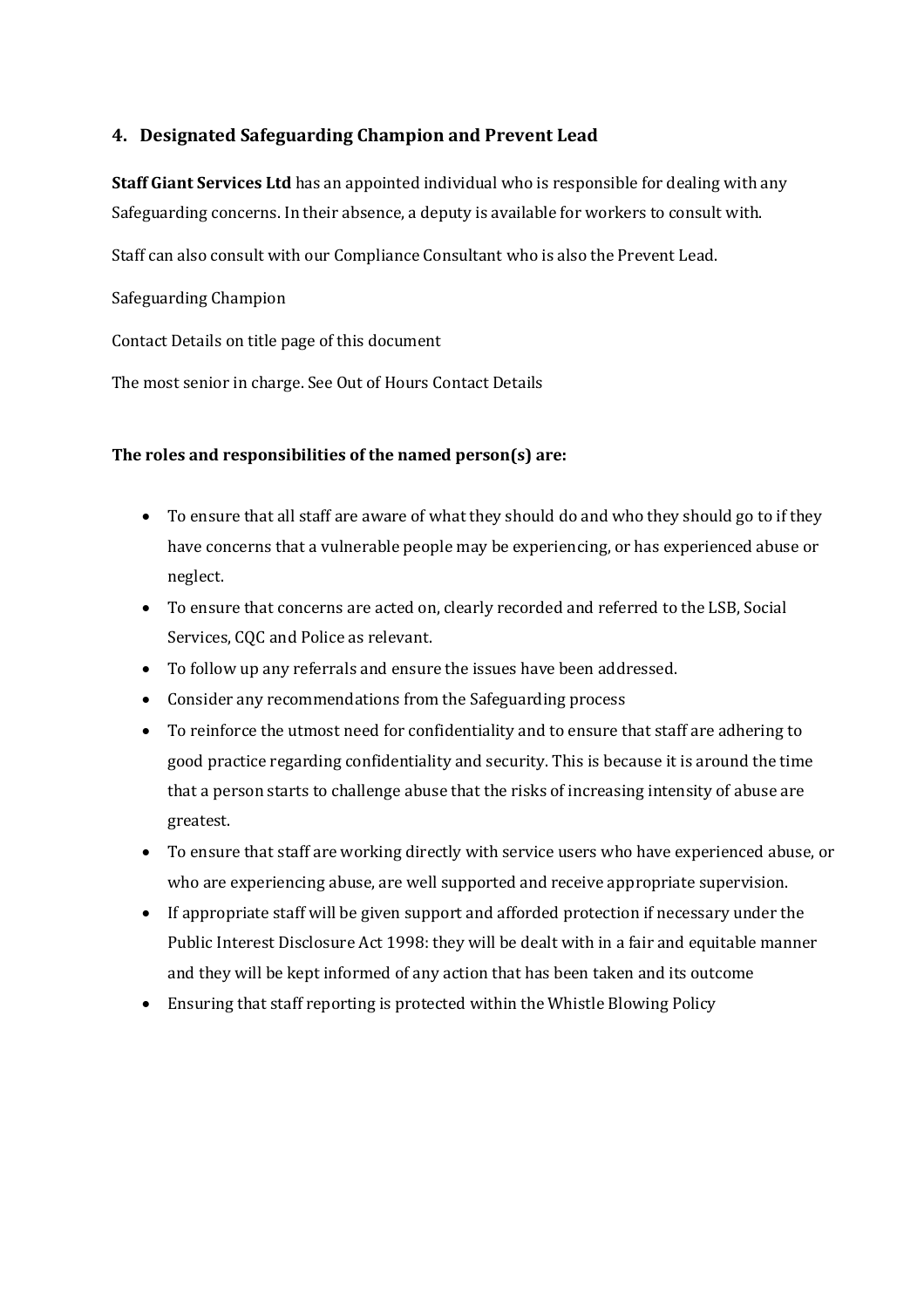#### **5.** Responding to people who have experienced or are experiencing abuse

**Staff Giant Services Ltd** recognises that it has a duty to act on reports, or suspicions of abuse or neglect. It also acknowledges that acting in cases of abuse is never easy.

How to respond if you receive an allegation:

- Reassure the person concerned
- $\bullet$  Listen to what they are saying
- Record what you have been told/witnessed as soon as possible
- Remain calm and do not show shock or disbelief
- Tell them that the information will be treated seriously
- Don't start to investigate or ask detailed or probing questions
- Don't promise to keep it a secret

If you witness abuse or abuse has just taken place the priorities will be:

- To call an ambulance if required
- To call the police if a crime has been committed
- To preserve evidence
- To keep yourself, staff, volunteers and service users safe
- To inform the Designated Safeguarding Champion in your organisation
- To record what happened in name of place/file/log where safeguarding concerns will be recorded

All situations of abuse or alleged abuse will be discussed with the Designated Safeguarding Champion or their deputy. If a member of the management, staff member or volunteer feels unable to raise this concern with the Designated Safeguarding Champion or their deputy then concerns can be raised with Prevent Lead or directly with Local Safeguarding Board. The alleged victim will be told that this will happen. This stage is called the alert.

If it is appropriate and there is consent from the individual, or there is a good reason to override consent, such as risk to others, a referral (alert) will be made to Police Safeguarding Team.

If the individual experiencing abuse does not have capacity to consent a referral will be made without that person's consent, in their best interests.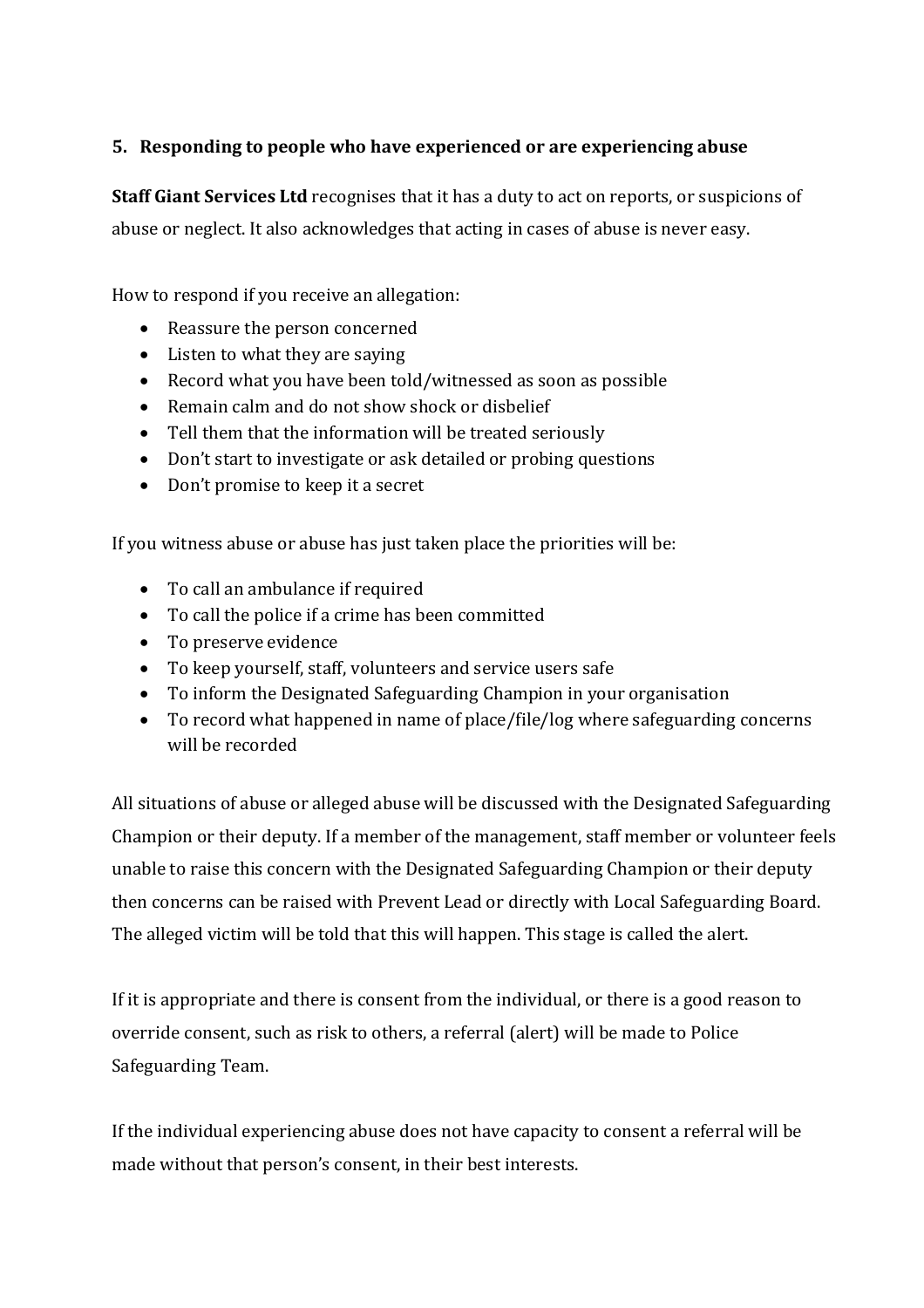

If contacted the Local Designated Safeguarding Person will then decide if the safeguarding process should be instigated or if other support/services are appropriate. Feedback will be given to the person who raised the safeguarding alert.

If the Local Designated Safeguarding Person decides the safeguarding process needs to be instigated this will then lead to the implementation of the next stages of the Safeguarding Board Multi-Agency Policy and Procedures.

**Staff Giant Services Ltd** Designated Safeguarding Champion will have an overview of this process, so they can explain it to the person concerned and offer all relevant support to the person and process. This could be practical support e.g. providing a venue, or information and reports or emotional support.

Information should be provided to the individual. This could be about other sources of help or information that could enable them to decide what to do about their experience and enable them to recover from their experience or enable them to seek justice.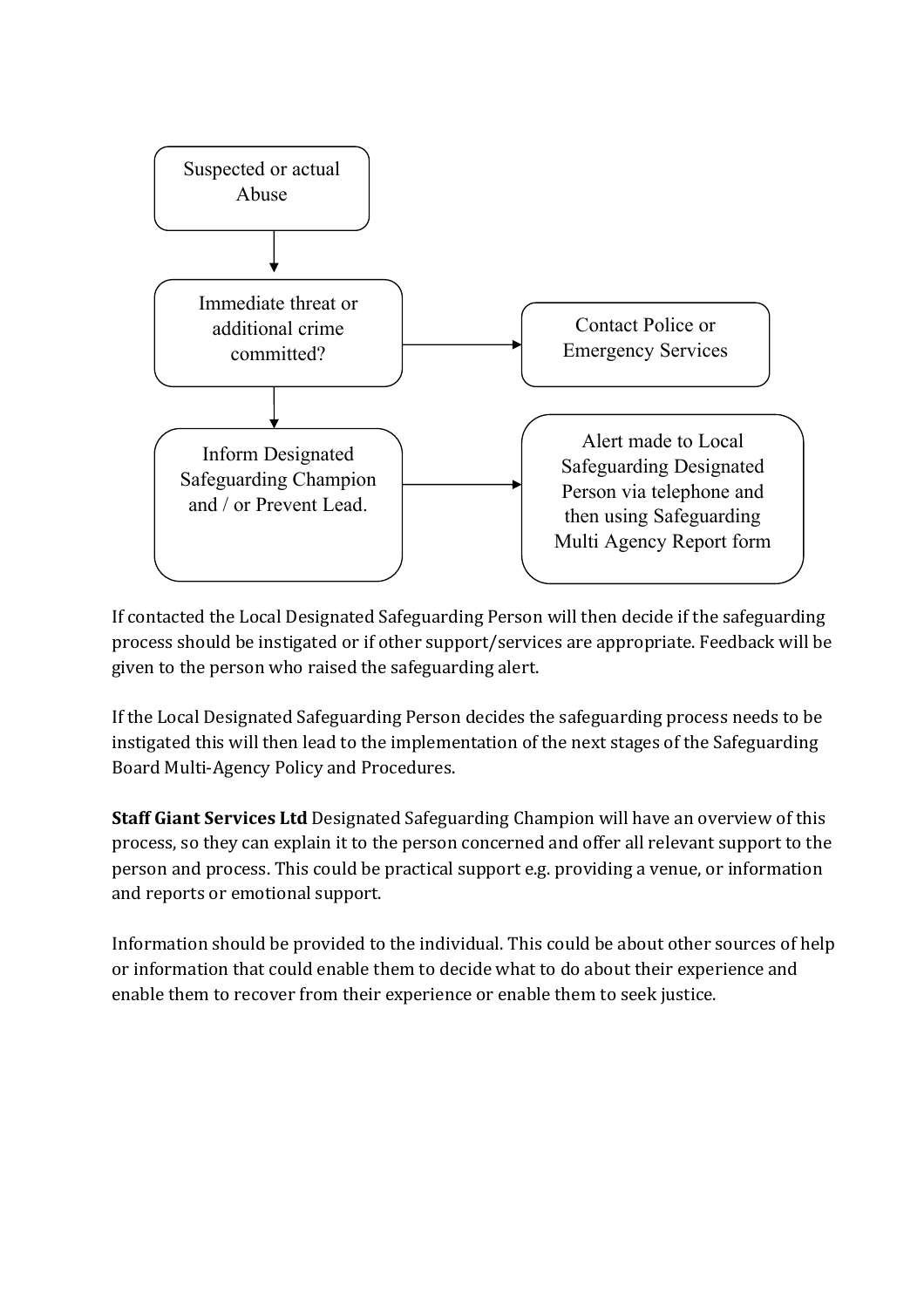#### **6. Managing allegation made against member of staff or volunteer**

**Staff Giant Services Ltd** will ensure that any allegations made against members or member of staff will be dealt with swiftly.

Where a member of staff is thought to have committed a criminal offence the police will be informed. If a crime has been witnessed the police will be contacted immediately.

The safety of the individual(s) concerned is paramount. A risk assessment must be undertaken immediately to assess the level of risk to all service users posed by the alleged perpetrator. This will include whether it is safe for them to continue in their role or any other role within the service whilst the investigation is undertaken.

The Designated Safeguarding Champion will liaise with Local Safeguarding Board to discuss the best course of action and to ensure that Staff Giant Services Ltd Services' disciplinary procedures are coordinated with any other enquiries taking place as part of the ongoing management of the allegation.

**Staff Giant Services Ltd** has a whistle blowing policy and staff are aware of this policy. Staff will be supported to use this policy.

# **7. Recording and managing confidential information**

**Staff Giant Services Ltd** is committed to maintaining confidentiality wherever possible and information around Safeguarding issues should be shared only with those who need to know. For further information, please see Staff Giant Services Ltd Services' confidentiality policy.

All allegations/concerns should be recorded in name of place/file/log where safeguarding concerns will be recorded. The information should be factual and not based on opinions, record what the person tells you, what you have seen and witnesses if appropriate.

The information that is recorded will be kept secure and will comply with data protection.

This information will be secured in a locked filing cabinet. Access to this information will be restricted to the Designated Safeguarding Champion, Prevent Lead and senior authorised staff only.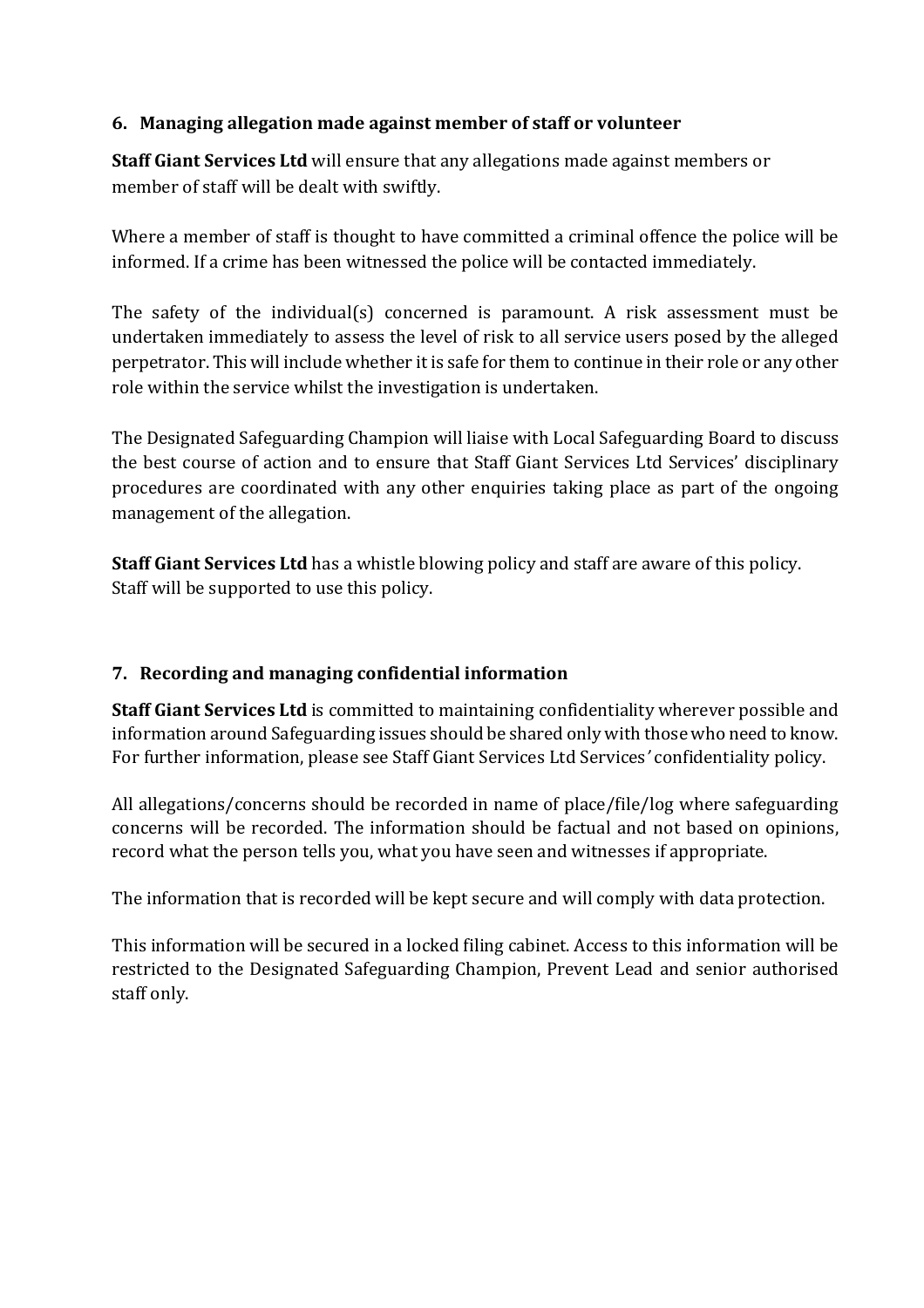### **8.** Disseminating/Reviewing policy and procedures

This Safeguarding Policy and Procedure will be clearly communicated to staff, volunteers, service users, carers and stakeholders. The Designated Safeguarding Champion will be responsible for ensuring that this is done.

The Safeguarding Policy and Procedures will be reviewed annually and as necessary if there has been changes in law or regulations, by our Quality Control Consultants. The Designated Safeguarding Champion will be involved in this process and can recommend any changes. The Designated Safeguarding Champion will also ensure that any changes are clearly communicated to staff and volunteers. It may be appropriate to involve service users in the review. Any significant changes will also be reported to the carers and stakeholders e.g. Family, Council, Social Services, CQC.

#### **SAFEGUARDING CHILDREN**

POLICY in UK, Children's welfare is paramount.

Children have basic rights and freedom no less than those of adults. Staff Giant Services Ltd adheres to the following principles.

- Each child has a right to be treated as an individual.
- Each child who can form a view on matters affecting his or her care has the right to express those views if he or she wishes.
- Each child has the right to protection from all forms of abuse, neglect or exploitation.
- Any intervention by a public authority in the life of a child must be properly justified and should be supported by services from all relevant agencies working in collaboration.
- Children have the right to grow up having their cultural and racial background and experience valued and respected.
- Each child has the right to be considered as an individual with particular needs to be given opportunities as an individual with particular needs and to be given opportunities to reach their full potential.

#### **PROCEDURE**

- All members of staff always have a duty to be vigilant regarding the welfare of children with whom we have contact whilst providing a service. All staff will be trained in child protection and in their responsibilities under this policy within six months of their employment and will be updated at least every two years in line with National and Local child protection policies and procedures.
- All children will have a detailed Service User Plan, which will be undertaken by the appropriate person in line with The Care Quality Commission. The Service User Plan and risk assessment will identify clearly any areas that the child is at risk and all staff will follow and document care accordingly.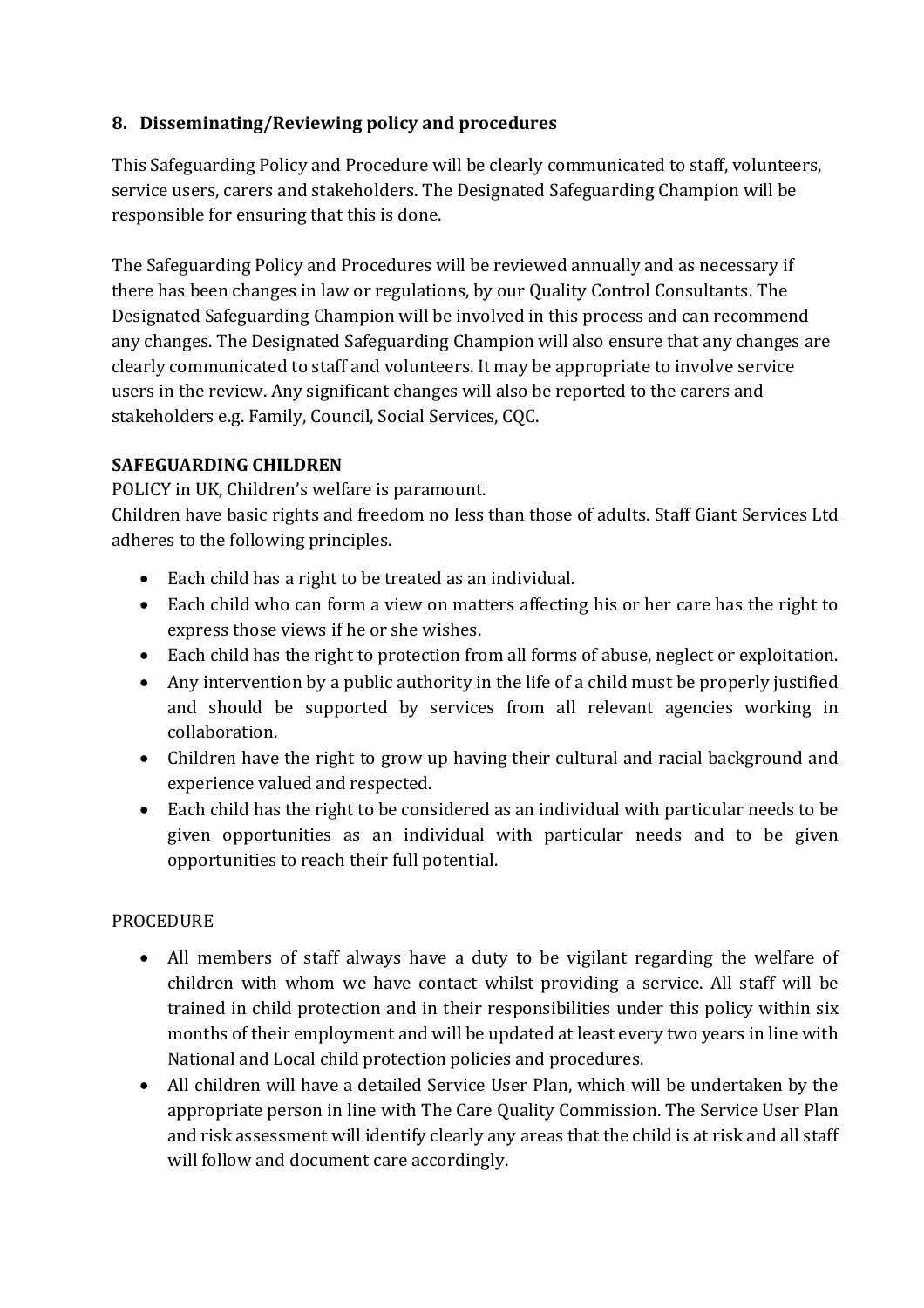- All Members of staff have a duty to raise concerns if they know or believe that abuse of a child may be occurring and to report it as quickly as possible. This should be done without prejudice to their own position (See Whistle Blowing policy).
- In any situation where the child is in immediate danger staff should take immediate action to intervene and call for help as soon as possible. They should, if necessary, contact the emergency services. If the abuser is still present, staff should endeavour to calm the situation. Staff should, always, avoid putting themselves at risk.
- When the Manager receives a report of suspected, or actual child abuse, an internal investigation should be opened but care should be taken not to prejudice any action to be taken by the police or social services. If the person suspected is a member of staff the Manager should take appropriate steps under the disciplinary procedure. Staff should always ensure that every possible step is taken to co-operate with any further investigations by the police or social services.
- When an internal investigation is taking place, the situation should be reported immediately to the social services department who will lead a thorough investigation under the local abuse procedures, involving other agencies as necessary.
- If there is any possibility that a criminal act might have been committed, this must be reported to the police. You should make every effort to ensure that no possible evidence is interfered with.
- In the event of an investigation by social services or the police or others against a member of staff is inconclusive, the Manager should continue to proceed with the internal investigation within the disciplinary policy and should take any steps to safeguard the child as far as possible, and the situation should be reviewed in case it becomes possible or necessary to take further action.
- When any allegations of alleged abuse are received Social Services will be informed immediately. A strategy meeting will be arranged by Social Services, which will include all relevant agencies.
- Any details in connection with the allegations of abuse should be clearly recorded. The records will be kept securely and Staff Giant Services Ltd's policy on confidentiality carefully followed. Any cases of allegations of abuse should also be reported to The Care Quality Commission.
- **Staff Giant Services Ltd** prides itself in taking great care when recruiting staff and carries out all possible checks on recruits to ensure that they are of a high standard and will work with all government initiatives regarding sharing of information on staff who are found to be unsuitable to be involved in working or brings them into contact with children.
- Staff Giant Services Ltd works in compliance with the Department of Health guidance on multi-agency policies and procedures to safe guard children from abuse, as well as the relevant sections of The Care Quality for Domiciliary Care Agencies and the Domiciliary Care Agencies Regulations 2002.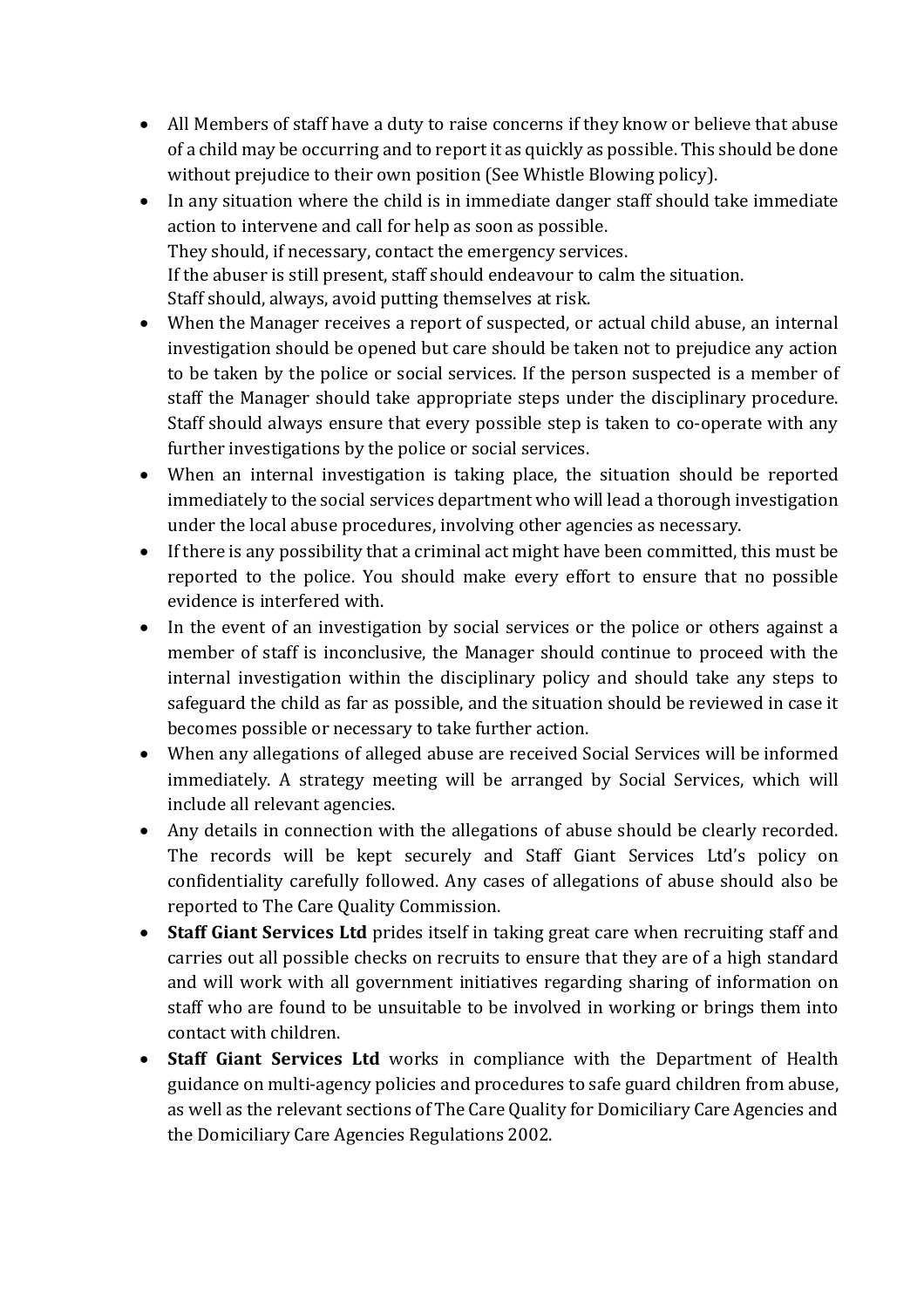#### **MANAGERS' RESPONSIBILITIES**

- DBS Check
- Employment history check
- Information to Members via handbook
- Retention of signed compliance in Member's files
- Gathering data of local child protection procedures
- Report any incidents of abuse to relevant parties
- Advise and support staff
- Train staff members to enhance awareness and knowledge.
- Ensure all in all positions and Directors and external consultants are fit for purpose.

# **DEALING WITH ALLEGATIONS OF ABUSE MADE AGAINST STAFF AND CANDIDATES**

All candidates / Staff placed on assignment are responsible for supporting safe behaviour and have responsibility to follow the guidance laid out in this policy and related policies, such as the Code of Conduct. In accordance with the Care Act (2014), Working Together (2018) and Keeping Children Safe in Education (2020), where an organisation has received an allegation that a volunteer, supply staff or member of staff who works with children/vulnerable adults has:

- behaved in a way that has harmed a child/adult, or may have harmed a child/adult;
- possibly committed a criminal offence against or related to a child/adult;
- behaved towards a child/adult in a way that indicates he or she may pose a risk of harm to children/vulnerable adults;
- or behaved or may have behaved in a way that indicates they may not be suitable to work with children/vulnerable adults,
- A referral should be sent to the LADO within one working day, giving as much detail as possible. Details regarding allegations, including who will take responsibility for this once a candidate is placed, are set out in Star Ascend Allegation Policy which should be read alongside this policy.

#### **DUTY TO MAKE A REFERRAL TO THE DBS**

Where there is evidence that anyone has harmed, or poses a risk of harm, to a child/Adult there is a legal duty on Staff Giant to report that person to the Disclosure and Barring Service. The DBS has statutory authority to bar a person from working in regulated activity with children/Adult in the UK.

A referral to the DBS will also be made if the person resigns prior to an investigation being carried out or reaching its conclusion. If the accused person resigns, or ceases to provide their services, this should not prevent an allegation being followed up in accordance with this guidance contained in Part Four of KCSiE 2020.

Staff Giant will not make any compromise/settlement agreement in the case of a person deemed unsuitable to work with children, young people and Adult. Any such agreement which contained a condition of not referring the case to the DBS would constitute a